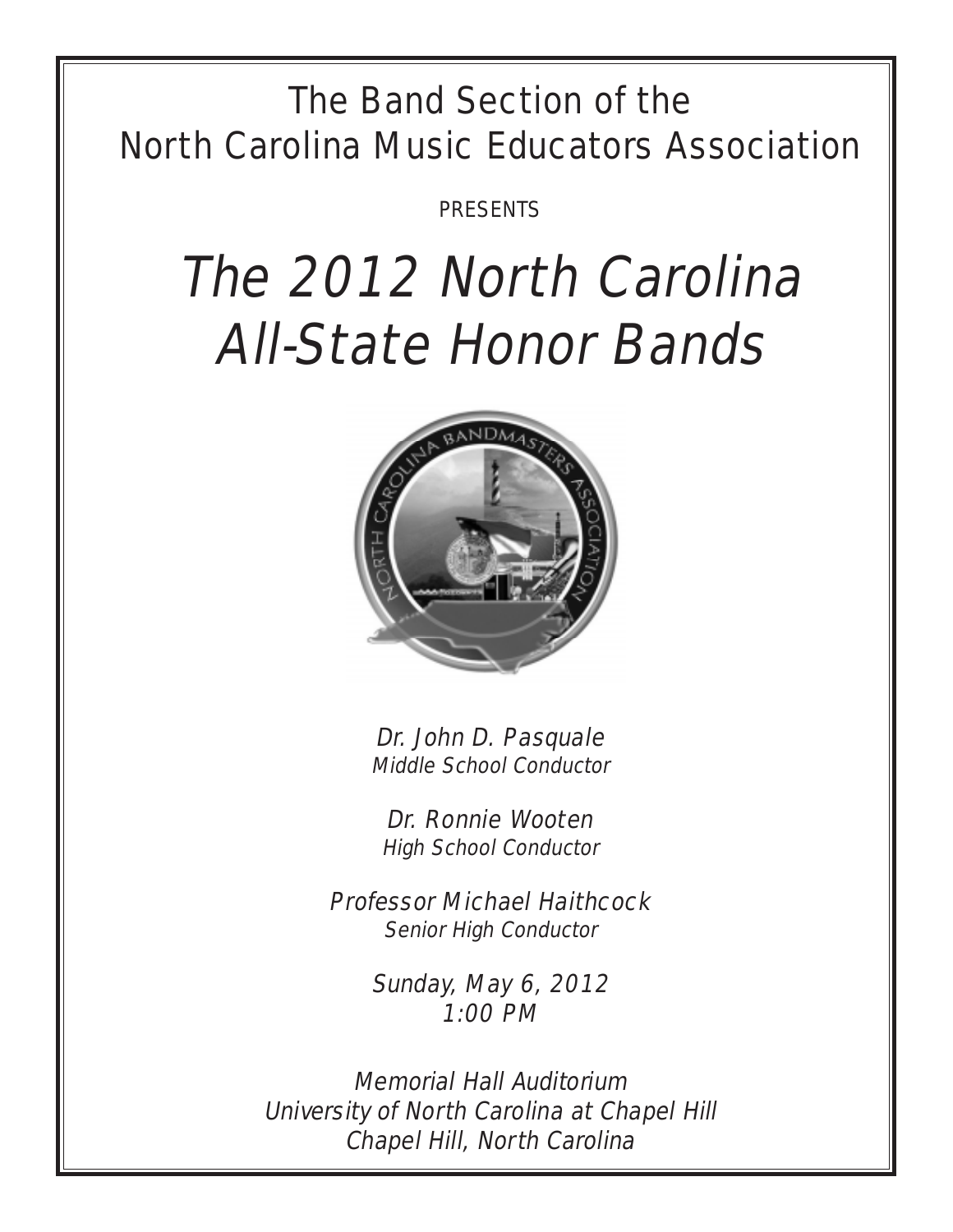## MIDDLE SCHOOL PROGRAM

To be selected from the following:

#### Dr. John D. Pasquale - Middle School Conductor

John D. Pasquale is a member of the conducting faculty at the University of Michigan where he serves as the Assistant Director of Bands. He is the conductor of the University Band, "Maize" and "Blue" Campus Bands, Associate Director of the Michigan Marching and Athletic Bands, Director of the Michigan Hockey Band, Guest Conductor with the Symphony Band, Symphony Band Chamber Winds and Concert Band, Conductor of the Alumni Concert Band, teaches conducting and program administration through independe'nt study, and directs the summer program, " Instrumental Music Education in China: Cross-Cultural Performance and Pedagogy," in Beijing, Shanghai, and Xi'an, China. Receiving the Doctor of Musical Arts degree in Conducting from the University of Oklahoma at Norman in 2008, Pasquale served as a conducting associate to the Wind Symphony, Opera Orchestra, "The Pride of Oklahoma" Marching Band, New Century Ensemble, Faculty Composer Concert Series, Symphony Band, Concert Band, and the Weitzenhoffer Family Department of Musical Theatre. In addition, he was an adjunct instructor and graduate teaching assistant within the Music Education Department. He holds a Master of Music degree in Instrumental Conducting from the University of Oklahoma and a Bachelor of Music Education degree from Texas Christian University in Fort Worth, Texas. Prior to attending the University of Oklahoma, Dr. Pasquale conducted an internationally recognized and competitive middle school wind ensemble holding the position of Director of Bands at Griffin Middle School in The Colony, Texas, within the Lewisville Independent School District. During his four year assignment, Pasquale was the 2001, 2002 and 2003 recipient of the "Making A Difference Award" given by the student body of Griffin Middle School and received the 2003 nomination for Griffin Middle School "Teacher of the Year." Dr. Pasquale is in demand as a conductor, clinician, pedagogue, and adjudicator in band and orchestra programs throughout the United States and Asia.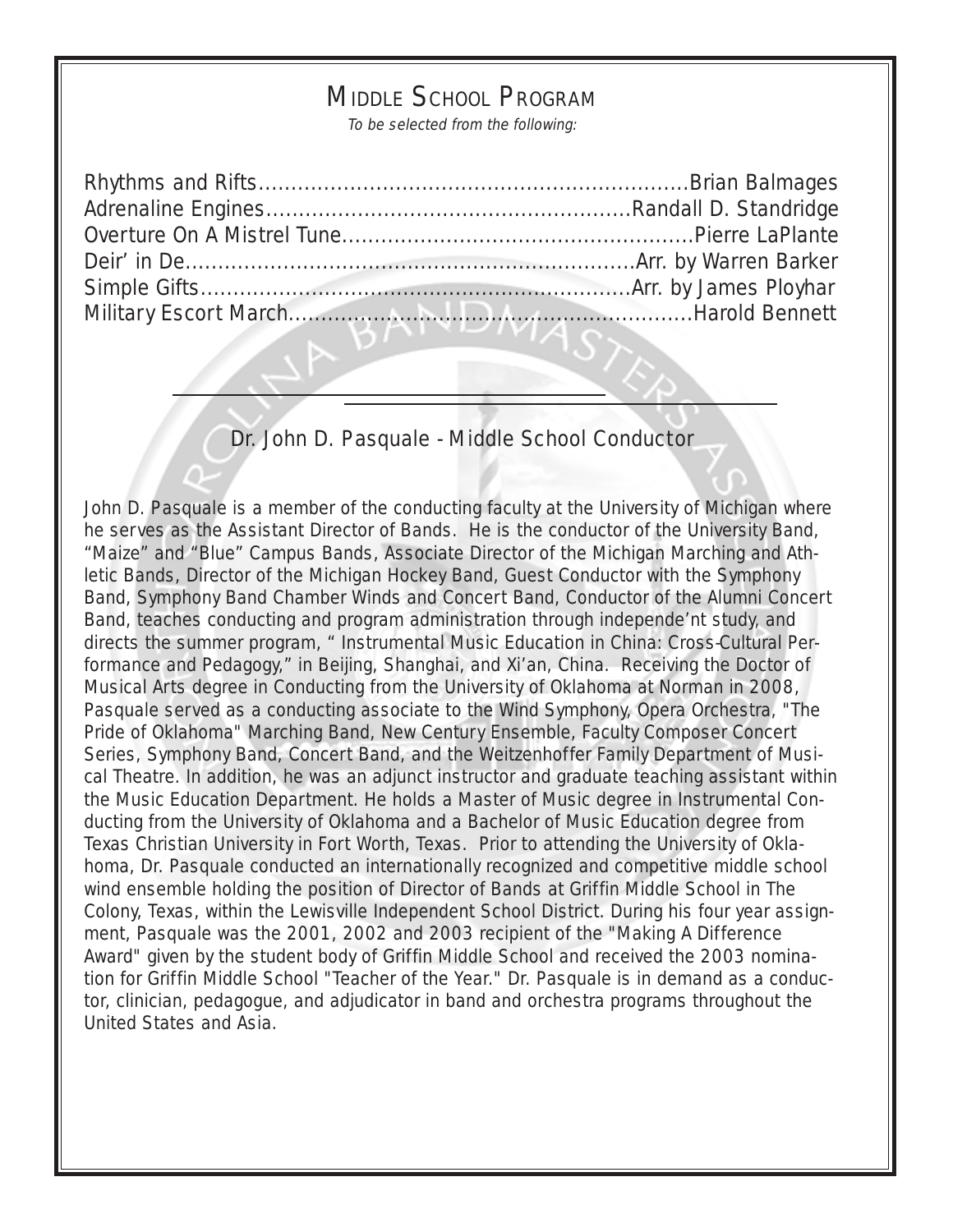## Middle School Honors Band Personnel

#### Flute

Joseph Kim, South Charlotte Celina Lin, Cape Fear Academy Therese Mendoza, South Charlotte Amanda Lin, Cape Fear Academy Elizabeth Church, Granite Falls Caroline Church, Granite Falls Jade Wu, Salem Lauren Burke, Enka Melissa Rogers, High Point Home Schoolers

Dayna Hagstedt, Marvin Ridge

#### Oboe

Kevin Carney, Community House Alex Kitching, Academy at Lincoln

#### Bassoon

Rick Shocket, Apex Cameron Penny, Cleveland

#### Clarinet

Christie Song, Kernodle Gregory Watts, Ligon Josh Alley, Meadowlark Amy Kim, Northwood Temple Academy Lauren McCarthy, Porter Ridge Ben Knoble, Community House Kayla Gorham, Red Oak Jay Shin, Davis Drive Carl Kim, Charlotte Latin Jared Woods, Tucker Creek Stephen Li, F.J. Carnage Kaitlyn Malcolm, Mac Williams Kelly Kennedy, Salem James Maxson, Northview Kayla Tomberlin, Porter Ridge Raegan Murphy, Hudson Chandler Terry. American Renaissance Lizzy Hinman, A.C. Reynolds James Dryden, Duke School Zamia Wardrep, A.C. Reynolds

#### Bass Clarinet

Delaney Dewey, Marvin Ridge Jaedon Harpe, Jacksonville Commons Erin Corliss, Asheville David Regenthal, Meadowlark

#### Contra-Bass Clarinet

Aidan Maycock, Academy at Lincoln

#### Alto Saxophone

Shaffer Lisle, Williston Mia Morrell, Culbreth Jonathan Le, Cramerton Quinn Sapp, Salem

#### Tenor Saxophone

Jason Chrisman, N. Buncombe Laboni Hassan, Salem

#### Baritone Saxophone

Matthew Shriver, Meadowlark

#### Trumpet

Krishna Palanivel, F.J. Carnage Sawyer Sanchez, First Flight Sofia Mouritsen, Marvin Ridge Michael Goldfarb, Cane Creek Michael Brotherton, Northwest Guilford John Robert MacNaught, Mac Williams Nicholas Mitchell, Marvin Ridge Roark Habegger, Marvin Ridge Emerald Deatherage, Newport Nicholas Lipsette, Max Abbott Matthew Wakeford, F.J. Carnage Charity Yeyeodu, Cresset Christian

#### F Horn

Kimberly Schuh, Salem Alex Bumgarner, Macon Philips Clarke, Cuthbertson Victoria Wright, Falls Road Baptist Church Halle Michalak, Ligon Zac Covington, Hanes Drew Smith, Mac Williams Molly Bridges, Crestdale

#### **Trombone**

Alex Carter, N. Buncombe Noah Sloan, A.C. Reynolds Charles Sothcott, Reedy Creek Emma Railey, Chowan Seongjong Jeong, Pine Forest Andrew T. Looker, Charlotte Christian Noah Leesnitzer, A.L. Stanback Taylor Edgerley, Sycamore Lane Matthew Thomson, Hudson

#### Euphonium

Jordan Mintz, Lufkin Road Spencer McNeil, Hudson Evan Gales, Thales Grace Marshall, Polk County

#### Tuba

Matthew Baker, F. J. Carnage Camden Burr, Mills Park Ryan Bratton, Cane Creek Samuel Murray, Polk County Anthony Cooney, New Bridge Amani Robinson, Northwest Cabarrus

#### String Bass

Sarah Bryant, Tyro

#### **Percussion**

Erick Starling, Mac Williams Samantha Fields, Capital Christian Homeschool Bands Logan Dye, Brevard Gregory Lewis, West Lee

#### Mallet

Lucas Gordon, Chestnut Grove Will Whitehurst, Morehead City

#### Timpani

Nicholas Scott, Grover C. Fields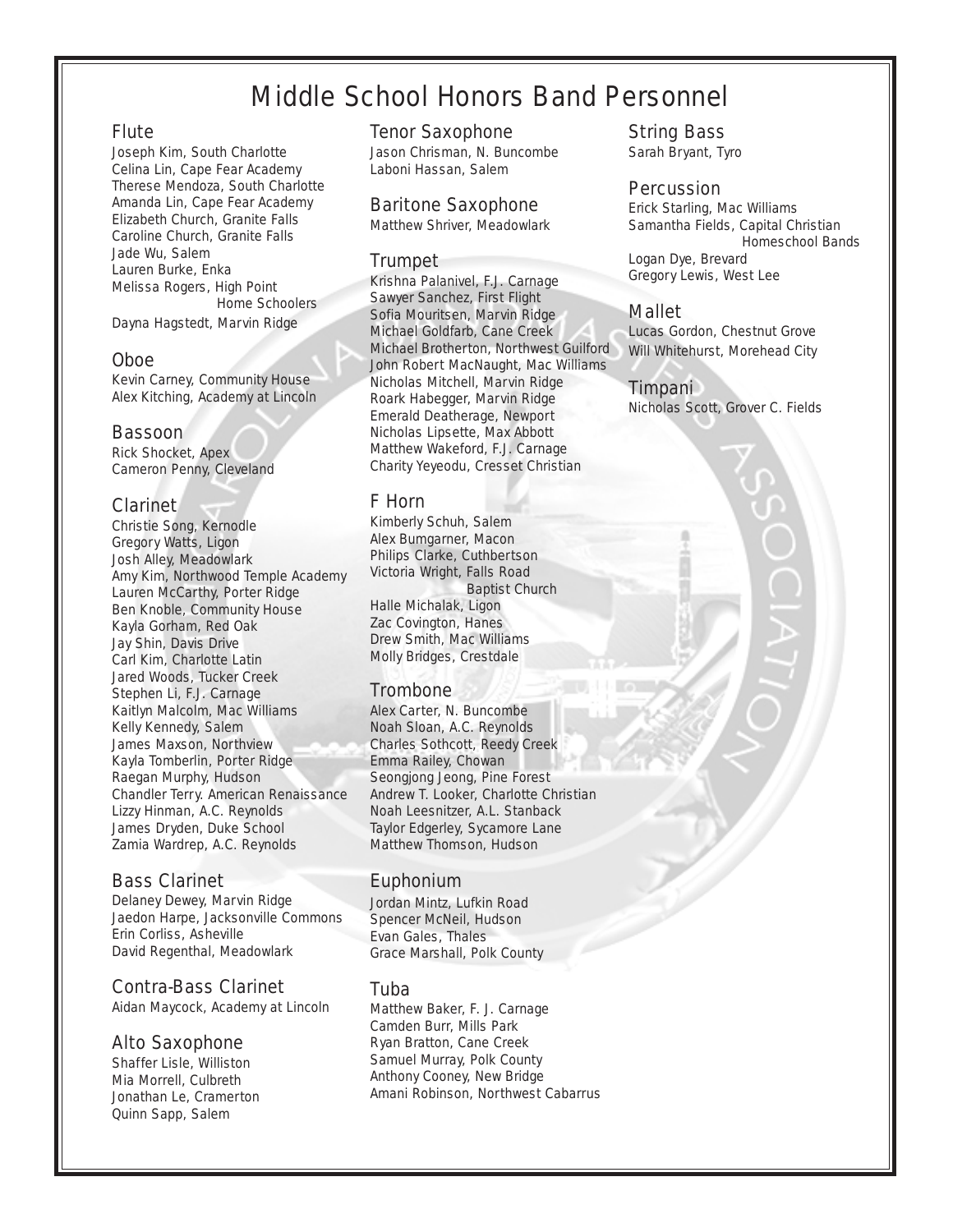## HIGH SCHOOL PROGRAM

To be selected from the following:

### Dr. Ronnie Wooten - High School Conductor

ם אוזי די וח

Ronnie Wooten is currently Professor of Music and Conductor of the Wind Ensemble at Northern Illinois University in DeKalb, Illinois. In addition to conducting the Wind Ensemble, he guides the undergraduate and graduate programs in instrumental music education, supervises instrumental student teachers, teaches courses in instrumental techniques and methods, wind instrument literature, and conducting. A native of North Carolina, Wooten received the Bachelor of Music Education Degree (cum laude) from East Carolina University. He received the Master of Music and the Doctor of Musical Arts Degrees in Conducting from Michigan State University, where he held a teaching assistantship and a competitive doctoral fellowship in the School of Music. He has pursued additional conducting studies at the University of Calgary (Alberta, Canada), Campbell University, the University of North Carolina at Chapel Hill, and the University of Michigan. His principal conducting teachers include: Eugene Corporon, Kenneth Bloomquist, Herbert Carter and Robert Hause. Wooten began his teaching career in the public schools of North Carolina, where he was Assistant Band Director of the three-time Bands of America Grand National Champion Rocky Mount High School Band and as Director of Instrumental Music for grades 8-12 in the Goldsboro City School District where his ensembles received consecutive Superior, Division I and Excellent Ratings in concert and marching venues throughout the Southeastern United States. Dr. Wooten maintains an active schedule as guest conductor, adjudicator, lecturer and consultant for instrumental music education at all levels, and has conducted numerous honor bands and clinics throughout the United States and Canada. He has served as Music Execution Judge and clinician for the Kiwanis International Music Festival in both Toronto and Ottawa, as well as the Manitoba and Alberta Bandmasters Association Festival in Canada. Wooten was invited to serve as Guest Conductor of the United States Army Field Band at Ft. Meade, Orchestra Director for the international conference: "A Multicultural Celebration of Diversity in Music" in Flagstaff, Arizona, the Kentucky Intercollegiate Band, the Provincial Honor Band of Alberta, Canada, and as Resident Conductor at the International Music Camp in Dunseith, North Dakota. He has presented research and presentations before the Mid West International Band and Orchestra Clinic, College Band Directors National Association, Illinois Music Educators Association, Texas music Educators Association, Kentucky Music Educators Association, the Illinois Board of higher Education, the Illinois Committee on Black Concerns in Higher Education, People of Color in Predominantly White Institutions Conference and The National Association of Black Cultural Centers. In 2002 Dr. Wooten delivered the keynote address for the Rhode Island Music Educators Association Conference and served as Artist-in -Residence at the University of Louisville for their annual Festival of African American Music. Under his direction, the NIU Wind Ensemble has performed for the Illinois Music Educators Association Conference, and at the National Association for the Study and Performance of African American Music Conference and has been featured at several music festivals. Dr. Wooten holds professional memberships in the Music Educators National Conference, Illinois Music Educators Association, Mid-America Bandmasters Association, The National Association of Negro Musicians, Phi Mu Alpha Sinfonia, Pi Kappa Lambda, Kappa Kappa Psi, and the College Band Directors National Association, where he served as member of the Committee on Ethnicity and Gender Issues. At Northern Illinois University, Wooten was selected as a participant in the Multicultural Curriculum Transformation Task Force, and the Provost's Leadership Initiative. In 2000 Dr. Wooten was honored to receive the Excellence in Undergraduate Teaching Award at Northern Illinois University.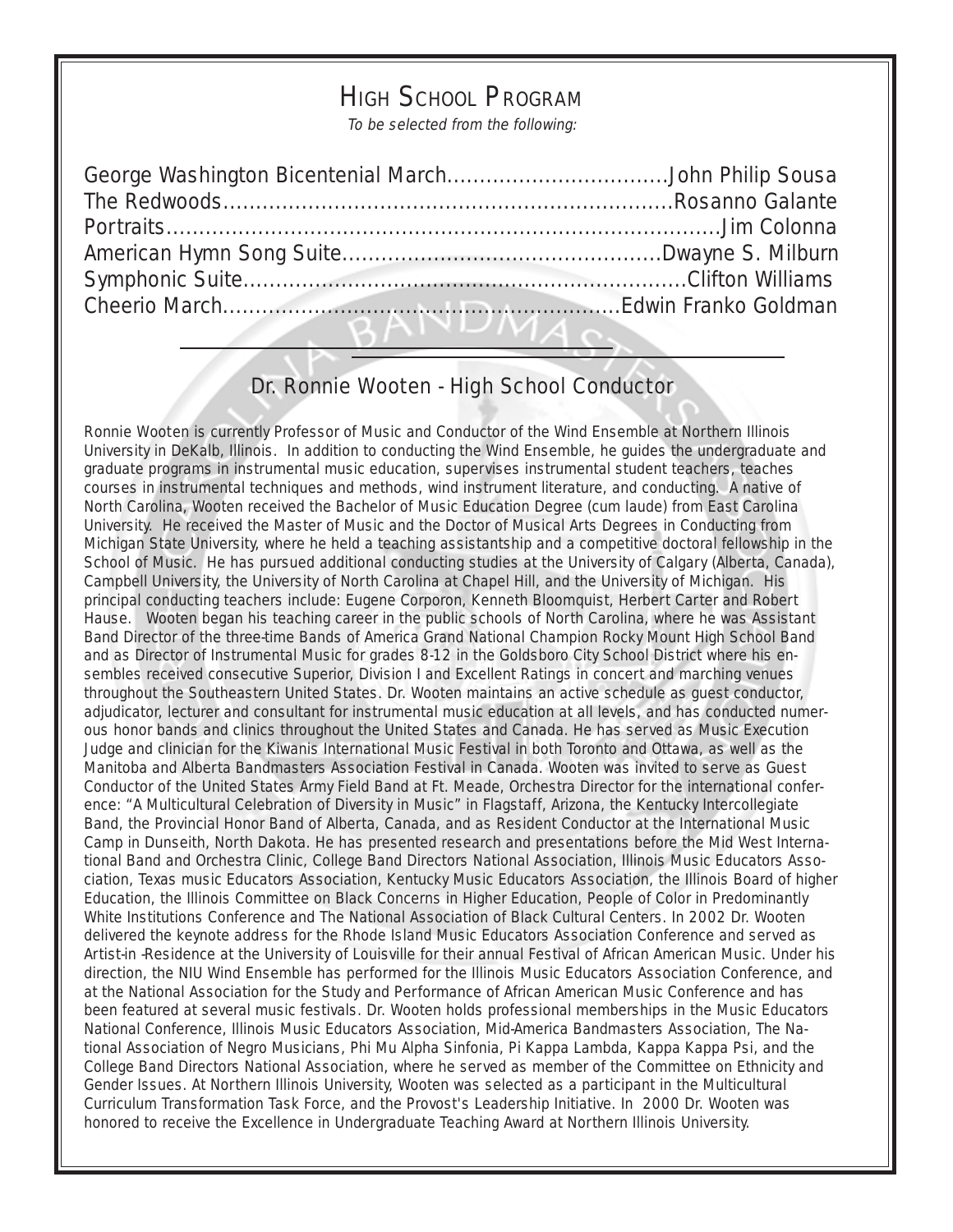## High School Honors Band Personnel

#### **Flute**

Grace Kim, Asheville Luke Davis, Ronald W. Reagan Chloe Deshusses, Carrboro Kyung-Min Yoo, Mount Tabor Koya Osada, East Chapel Hill Iris Chong, Ardrey Kell HS Christy Van Nostrand, Forsyth Country Day Katherine Combs, Cardinal Gibbons Margaret Lynch, Carmel Christian Stephen Walker, A. C. Reynolds

#### Oboe

Morgan Leatherwood, First Flight Leah Jamison, Athens Drive

#### Bassoon

Andrew Sledge, West Johnston Alex Abuaita, Cuthbertson

#### Clarinet

Si Qiao Wang, South Mecklenburg Larissa Wood, A. C. Reynolds Alex Whitehead, Nash Central Allan Jiang, Enloe Melissa Fu, Marvin Ridge Rebecca Mulligan, Parkwood Lydia Stocks, Nash Central Tianyi Wang, East Chapel Hill Justin Hong, Ardrey Kell Ryan Hardison, John T. Hoggard Lisa Kolpin, South Caldwell Glorian Regalado, Sanderson Christy Korzen, East Forsyth Cindy Kim, Northern Guilford Meghna Srivastava, Panther Creek Kayla Josey, Croatan Carly Elkins, North Davidson Jeffrey Zhang, Mount Tabor Nathan Marks, Croatan Aaron Cheshire, North Rowan

#### Bass Clarinet

Regina LaCarrubba, Croatan Adam Wall, Millbrook McKenna Gramzay, T. C. Roberson David Puritz, New Hanover

#### Contra-Bass Clarinet

Meghan Webster, South Mecklenburg

#### Alto Saxophone

Aaron Cressman, Marvin Ridge Jamie Staton, Cape Fear Perry Currin, Nash Central Jade Deatherage, West Carteret

#### Tenor Saxophone

Lilli Haines, T. C. Roberson Sope Eweje, Croatan

#### Baritone Saxophone

Rachel Whitman, Marvin Ridge

#### Trumpet

Claire Hendrickson, Grimsley Kyle Johnson, CATA Danny Fischbeck, Providence Lily Hunter, Myers Park Saurin Kantesaria, Fayetteville Academy Tyler Clowes, East Mecklenburg Chris Sefton, Panther Creek Matt Rhodes, Terry Sanford Dustin Sneed, RJ Reynolds Andrew Paff, Leesville Road Gage Clawson, Manteo Chris Sisco, Cedar Ridge

#### F Horn

Jawon Gathers, Clayton Tanner West, Cox Mill Erin Welty, West Forsyth Matt Howard, St. Stephens Matthew Jenkins, Leesville Road JL Klinck, Durham Sch. of the Arts Mark Reed, Junius H. Rose Colter Ellis, McDowell

#### **Trombone**

Connor Barnette, Providence Caleb McMahon, A. C. Reynolds Daniel Kane, David W. Butler Baker Lawrimore, A. C. Reynolds Daniel Ren, Green Hope Will Schierhorn, Asheville Michael Mattocks, Clayton Adrienne Bonar, Marvin Ridge Robert West, Alexander Central

#### Euphonium

Adam Caldwell, Providence Josh Bishop, Nash Central Madison Cox, Southwestern Randolph Liam Pulsifer, Charles D. Owen

#### Tuba

Aden Beery, Rockingham County Philip Nixon, Wake Forest-Rolesville Pierce O'Brien, RJ Reynolds Dalton Melvin, Cape Fear Austin Lingerfeldt, Gaston Day School Noah Kemble, Havelock

String Bass Joey Nuhfer, North Lincoln

#### **Percussion**

Zackery Graybeal, Douglas Byrd Marquis Nelson, Cape Fear Roque Winchester, South Mecklenburg Hunter Langhans, West Craven

#### Mallet

Jesse Lloyd, Pisgah Mitchell Li, Grimsley

#### Timpani

Taylor Hampton, Forestview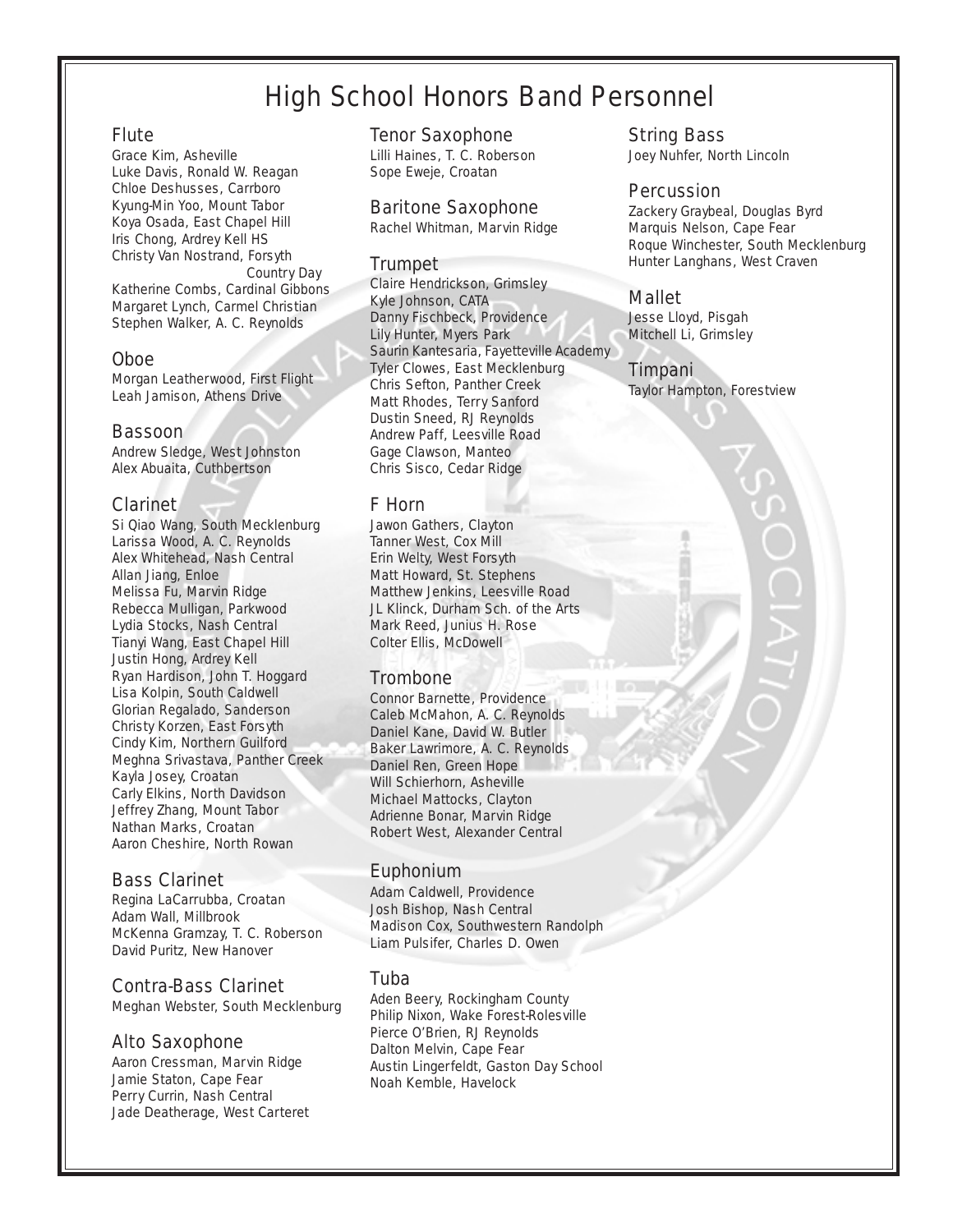## SENIOR HIGH SCHOOL PROGRAM

To be selected from the following:

| QANDMA |  |
|--------|--|

## Professor Michael Haithcock - Senior High Conductor

Michael Haithcock is the Director of Bands and Professor of Music (Conducting) at the University of Michigan since the fall of 2001. Prior to his appointment, Professor Haithcock was on the faculty of Baylor University for twenty-three years. Following in the footsteps of William D. Revelli and H. Robert Reynolds, Professor Haithcock conducts the internationally renowned University of Michigan Symphony Band, guides the acclaimed graduate band and wind ensemble conducting program, and provides administrative leadership for all aspects of the University of Michigan's diverse and historic band program. Ensembles under Haithcock's guidance, have received a wide array of critical acclaim for their high artistic standards of performance and repertoire. These accolades have come through concerts at national and state conventions, performances in major concert venues, the UM Symphony Band's May 2011 tour of China, and recordings on the Albany, Arsis, and Equilibrium labels. A review of recent recordings in Winds magazine proclaimed: "programming and execution of this caliber ought to be available worldwide...musically impressive, giving a sense of elation" while the American Record Guide praised the "professional manner with which the group delivers...they show great skill and artistry' and proclaimed the "sound of the UM Symphony Band is something to savor". Professor Haithcock is a leader in commissioning and premiering new works for band and has earned the praise of both composers and conductors for his innovative approaches to developing the band repertoire. He is in constant demand as a guest conductor as well as a resource person for symposiums and workshops in a variety of instructional settings. In 2011, he was awarded the Distinguished Service to Music Medal by Kappa Kappa Psi National Honorary Band Fraternity. A graduate of East Carolina University, where he received the 1996 Outstanding Alumni Award from the School of Music, and Baylor University, Haithcock has done additional study at a variety of conducting workshops including the Herbert Blomstedt Orchestral Conducting Institute. The Instrumentalist, the Michigan School Band and Orchestra Association, the School Musician, the Southwest Music Educator, and WINDS magazine have published his articles on conducting and wind literature. Mr. Haithcock is an elected member of both the music honor society Pi Kappa Lambda and the American Bandmasters Association. In addition, he remains active in College Band Directors National Association following his term as president (2001-2003).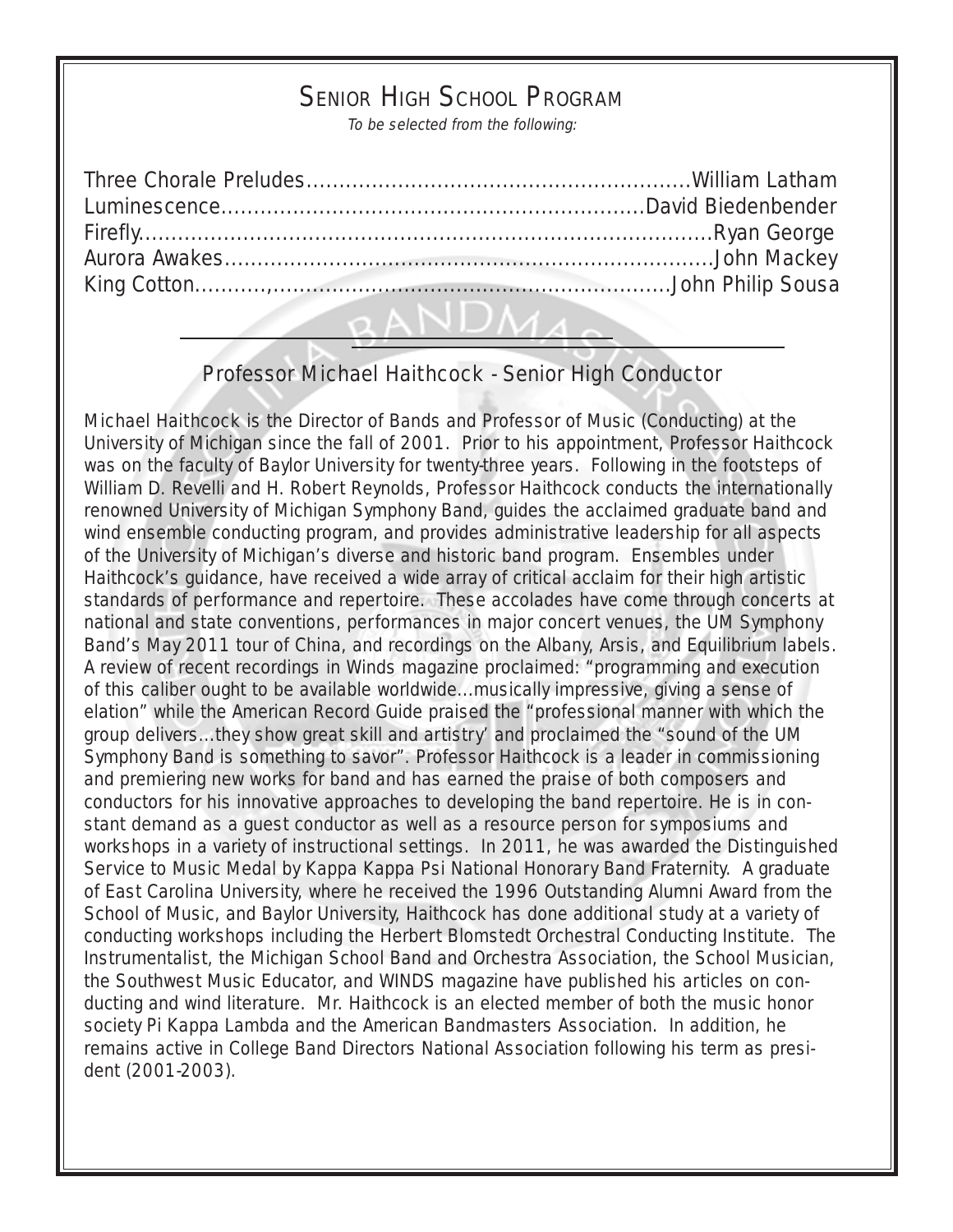## Senior High School Honors Band Personnel

#### Flute

Zach Warren, Hickory Grove Baptist **Christian** Allison Baker, Page Shengmei Yen, Green Hope Alison Chang, NCSSM Ayana Burkins, West Forsyth Anabella Pardo, Northern Nash Cara Conway, Freedom Priscilla Boyer, Clyde A. Erwin Erina Fujino, The Early College at Guilford Juliette LaFargue, New Bern

#### Oboe

Caroline Webster, Southwest Guilford Kate Player, Charlotte Latin Upper School

#### Bassoon

Michael Elderkin, Leesville Road Paul Archer, Lake Norman Charter

#### Clarinet

Rose Kim, Green Hope Natalia Sanchez, Gaston Day School Samuel Sparrow, North Raleigh Christian Alvin Nugroho, Providence Alex Langevin, West Forsyth Ola Noras, Cox Mill Victoria Willingham, A.C. Reynolds Angela Small, Charlotte Catholic Allison Flowers, John T. Hoggard Li An, Mount Tabor Julia Larson, C.E. Jordan Katherine Mulligan, Orange Jordan Laird, Marvin Ridge Steven Lease, Ashley Alex Burnette, A.C. Reynolds Rae Ling Lee, Ronald Reagan David Overby, Sanderson Amelia Fujikawa, Ardrey Kell Benjamin Zhang, Mount Tabor Adam Chandler, New Hanover

#### Bass Clarinet

Chris Nelson, Clinton Michael Richards, Wake Forest-Rolesville Lindsay Russell, Charlotte Catholic Victoria Alston, Northern Nash

#### Contra-Bass Clarinet

Erin Ingram, North Iredell

#### Alto Saxophone

Caleb Carpenter, Hickory Ridge Buck Hinman, A.C. Reynolds Mitchel Powers, North Davidson Tyler Beames, Wakefield

#### Tenor Saxophone

Jessica Mohr, Apex Jeffrey Hall, Providence

#### Baritone Saxophone

Nathan Misenheimer, NW Cabarrus

#### **Trumpet**

Jeremy Sexton, RJ Reynolds Stockton Ray, Raleigh Charter Jamario Covington, Seventy-First Greg Jenner, Enloe Bryan Kraak, Charles D. Owen Lauren Chisdock, A.C. Reynolds Kyle Ellington, Franklin Academy Nick Nusser, West Forsyth Adam Callahan, Jack Britt Mitchell Townley. Wakefield Josh Altman, Scotland Tomas Nazer, NW Cabarrus

#### F Horn

Matthew McHenry, Middle Creek Ross Wilhite, Marvin Ridge Vance Miller, Croatan Anson Carroll, Holly Springs Emma Johnson, Northern Nash Brian Speice, Green Hope Brady Catlett, Terry Sanford Addison Cook, A.C. Reynolds

#### Trombone

Will Dorsey, Nash Central Scott Ashcraft, Hendersonville Sarah Gage, Lake Norman Dave Beitzel, Asheboro Austin Peterson, St. Stephens John Hare-Grogg, Ashley Jonathan Thompson, Hickory Ridge Jessica Griggs, Cleveland Will Gardner, Norh Lincoln

#### Euphonium

Brett Anderson, North Buncombe Matt Cole, Clayton Eric Luke, Apex Jacob Bruner, Green Hope

#### Tuba

Jacob Mooney, Green Hope Corey Faircloth, Cape Fear Timothy Sale, Swain Jesse Garcia, Cape Fear Tom Lanning, Jay M. Robinson Matt Siemion, White Oak

#### String Bass

Dylan McKinney, T.C. Roberson

#### Percussion

Soloman Starling, Cape Fear Ben Heidrich, Pine Lake Preparatory Christian Acevedo, West Carteret Travis Moore, Bunker Hill

#### Mallet

Garrett Mills, North Lincoln Elizabeth Maynard, North Buncombe

#### Timpani

Austin Palmer, Havelock